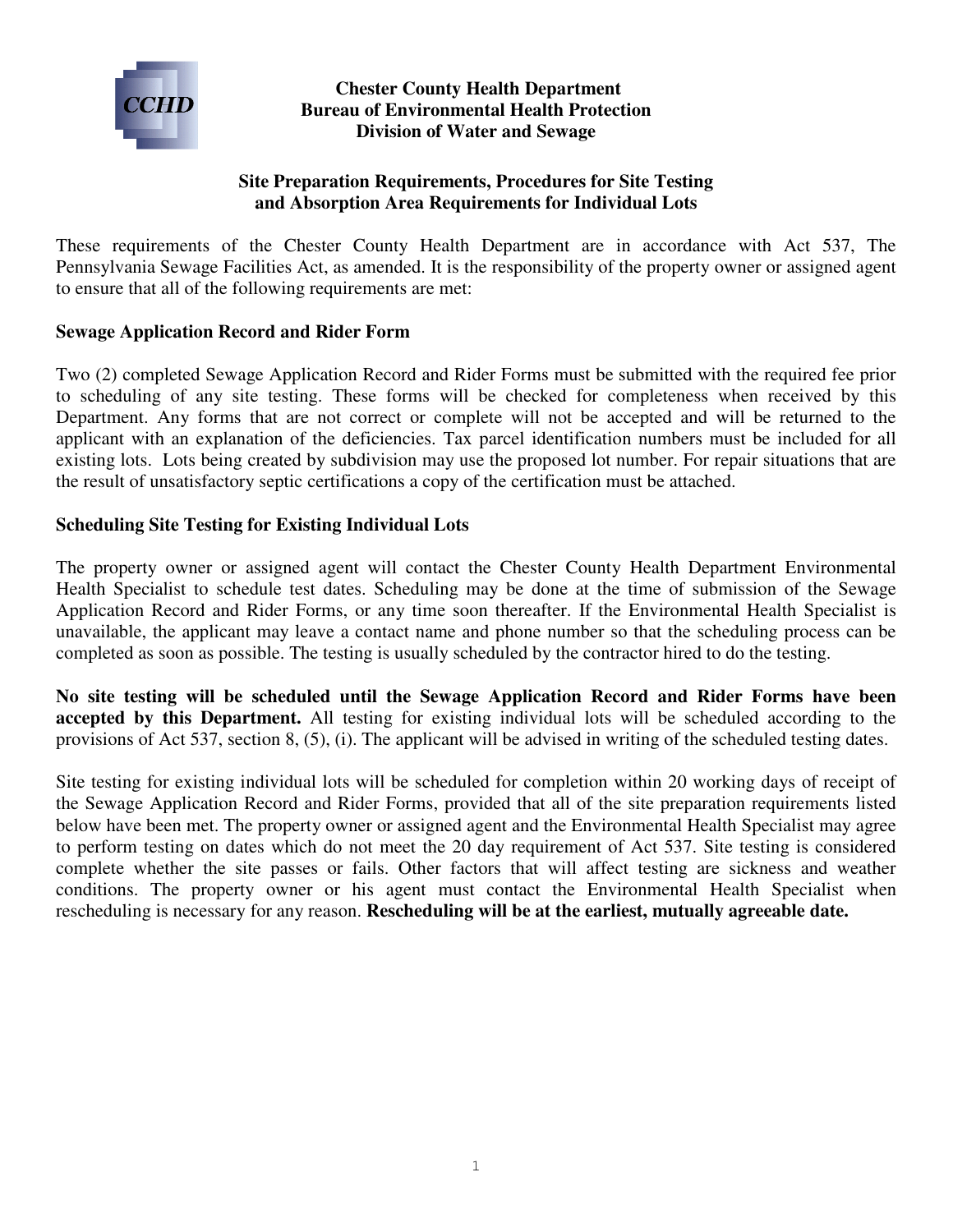## **One-Call Serial Number**

PA ACT 38 is a Law enacted to prevent accidental damage to underground utilities supplying gas, electric, telephone, sewage, water or other services. This law requires any person who intends to conduct **any** earth disturbing activity to call the Pennsylvania One-Call System between three (3) and ten (10) days prior to the start of digging. Call toll free at 1-800-242-1776. Excavations for subdivision site testing and sewage system testing and installations require this call. The applicant must provide evidence of this call to the Health Department in the form of the One-Call serial number as required by Act 537. This number and the date of your call must be given to the Environmental Health Specialist at the time of the scheduled test pit observation. The Health Department **will not** observe test pits without this information.

The Pennsylvania One-Call does not identify the location of home geothermal well heating/cooling systems. If the home utilizes a geothermal well system, the location of the wells and lines running to the house must be identified prior to any machinery entering the property.

## **Lot Boundaries and References**

Each lot to be tested must be pinned or staked so that the Environmental Health Specialist can clearly identify all property corners, lot lines, easements, right of ways or other features considered in the placement of sewage systems. All existing sewage disposal systems and water wells on the property being tested and adjacent properties must be located and identified to insure that isolation distance requirements will be maintained. The Health Department **will not** observe testing on any lot where this is not provided, nor be held responsible as the results of errors made based on this information. **The applicant is responsible for providing accurate data to the Health Department**.

## **Test Pit Observation**

The purpose of a test pit excavation is to analyze the soils beneath the proposed sewage disposal system, to determine effluent renovation capability. In general, any limiting zone must be at a depth of at least four (4) feet below the bottom of the stone aggregate used in a conventional sewage absorption area. A limiting zone is defined as a horizon or condition of the soil or underlying strata which includes:

- 1. A seasonal high water table, whether perched or regional, determined by direct observation of the water table or soil mottling;
- 2. Rock with open joints, fractures or solution channels, masses of loose rock fragments including gravel, with insufficient fine soil to fill the voids between the fragments; and
- 3. Rock formation, other stratum, or soil condition which is so slowly permeable that it effectively limits the downward passage of effluent. (CCHD considers a failed percolation test at 36" with another failed test at a deeper depth as an indication of an experimentally discovered limiting zone)

#### **The applicant or assigned agent is required to have someone on site with the Environmental Health Specialist during the observation of ALL test pits.**

**Chester County Health Department requires a minimum of two (2) test pits for each test site.** Additional test pits may be required to either relocate a proposed sewage disposal system or to locate a replacement area. These test pits will be placed **approximately 50 feet apart** so that one test pit will be near each end of the proposed absorption area. The depth of the test pit excavation must be to the top of the limiting zone, or a maximum of 7 feet. The contractor will locate the test pits.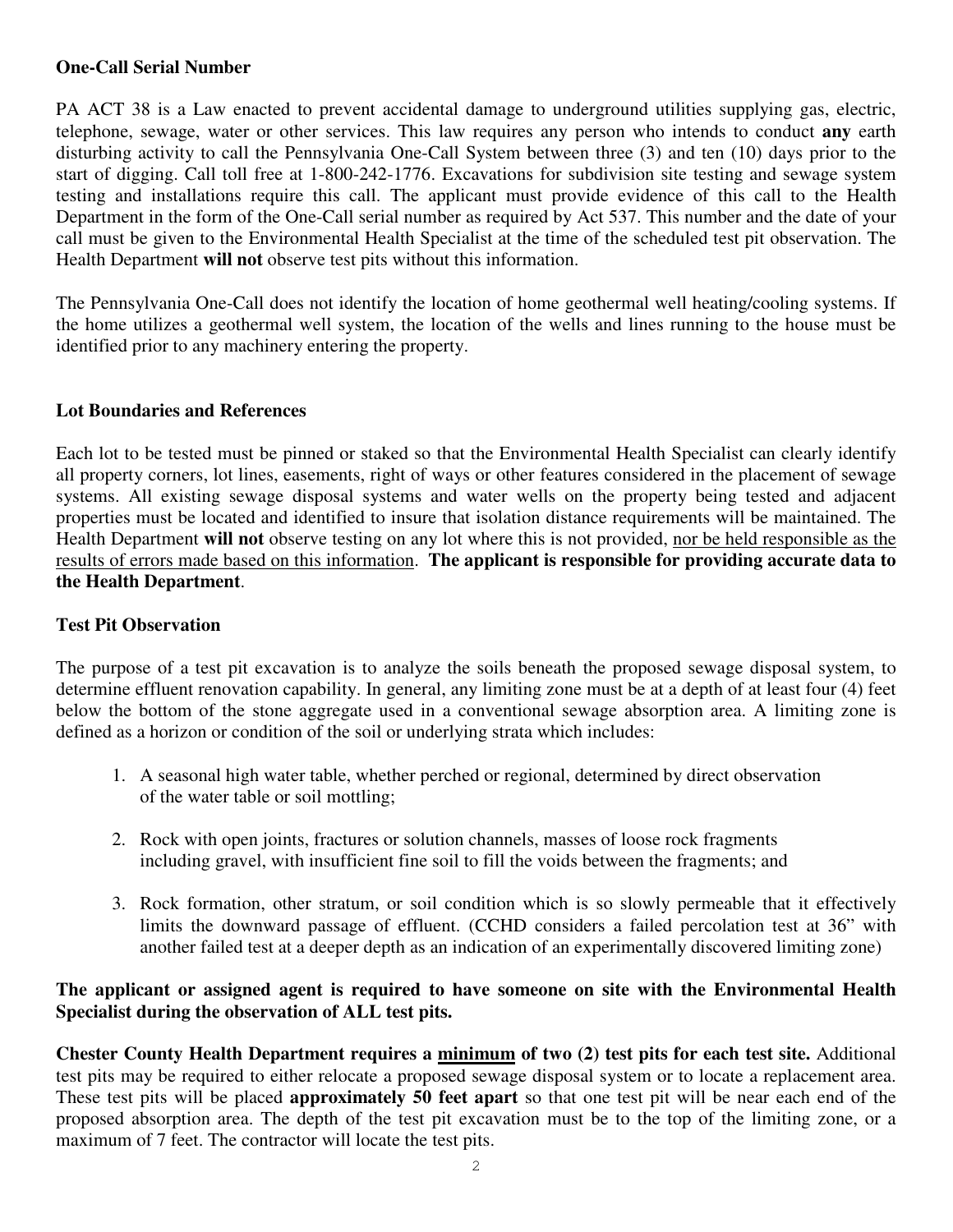## **Test Pit Excavations**

Test pit excavations must be dug in an area that will ensure that the isolation distance requirements of Chapter 73, section 73.13 will be maintained by the sewage disposal system to be installed. Test pits are normally dug with a backhoe. All test pits are to be identified by placing a labeled stake at the surface by the deep end of the test pit.

## **For the safety of all individuals, the following test pit excavation requirements** *must* **be adhered to at all times:**

- 1. Test pits must be excavated according to one of the two options listed on the next 2 pages.
- 2. Excavate all test pits so that the test pit is parallel to the direction of the slope of the land. This will reduce the pressure from the soil mass against the open wall of the test pit.
- 3. Dig test pits on the same day they will be observed. Test pits must be backfilled within 3 days of observation.
- 4. **Test pits will not be evaluated if it is raining, snowing or the soil is saturated.** The stability of saturated soil may be weakened and open test pits tend to slump and cave in. Observations will be rescheduled at the earliest available date. Call the Environmental Health Specialist prior to digging test pits in adverse weather conditions.
- 5. If test pits will be dug in pasture areas, all livestock must be confined in barns or other fenced areas during the time test pits are open.
- 6. The Environmental Health Specialist will make the final decision as to whether a test pit is safe to enter. Environmental Health Specialist may refuse to enter any test pit that he/she considers to be unsafe.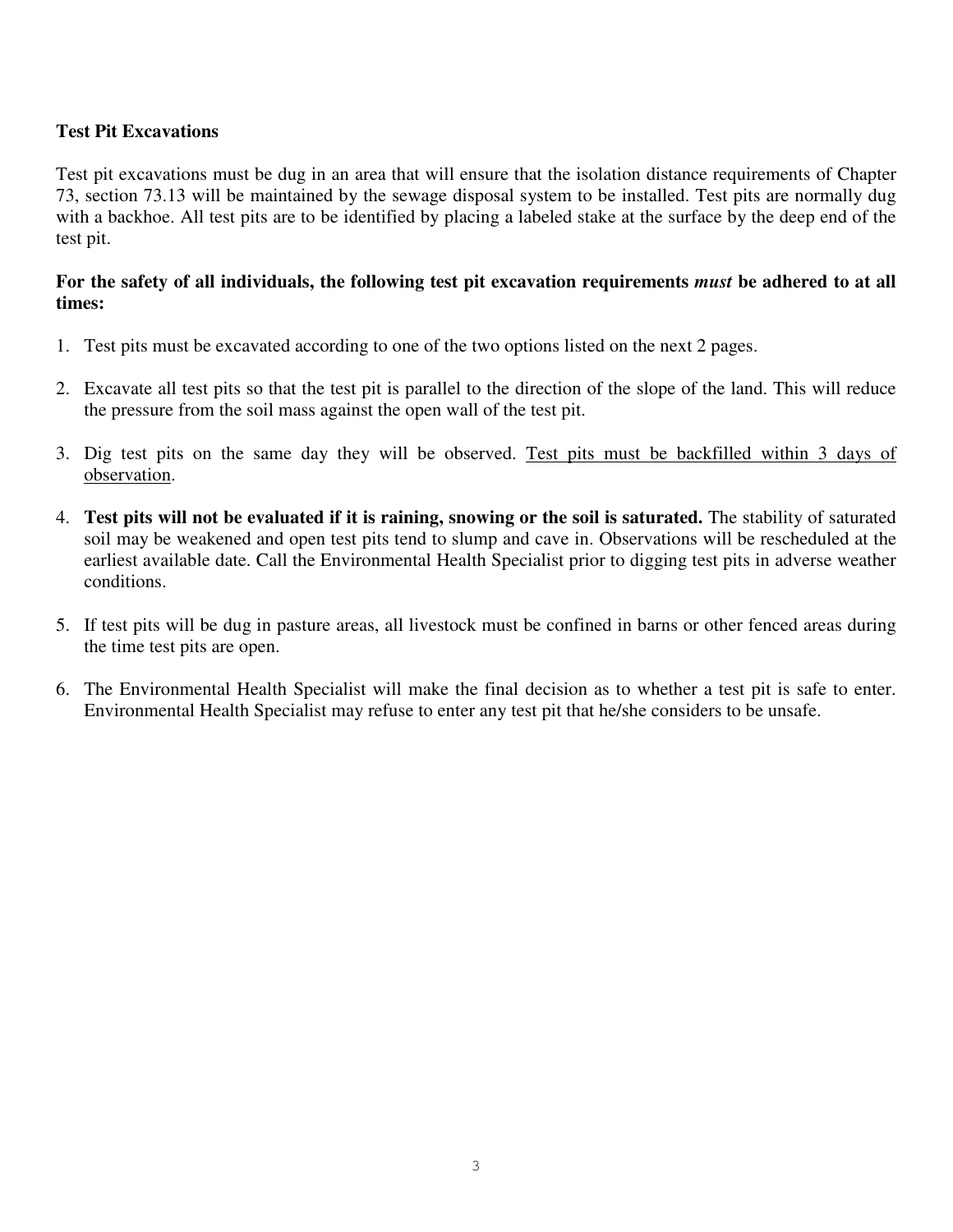In 1979, PA DEP met with representatives of the Department of Labor and Industry (L & I) and Occupation Safety & Hazard Agency (OSHA) to develop a statewide policy for compliance with the safety regulations of those agencies regarding entry into soil test probes (test pits). PA DEP requires evaluation of probes up to seven feet in depth, thereby placing the SEO under the jurisdiction of L & I and OSHA. The diagram below is the result of the variance granted by L & I and OSHA for evaluation of test pits.

# **Excavation Option 1**



There are 2 ways to perform the above excavation:

- 1. Backhoe at Point A: Excavate steep 7' probe first, followed by leveling off a shelf at a depth of 4'. This type of excavation is rated easy to perform.
- 2. Backhoe at Point B: Excavate 10-12' long trench at 4' level; move back slightly and excavated a steep 7' probe, closest to the backhoe. This type of excavation is considered more difficult than the preceding one but a more level and cleanly excavated pit can be achieved.
	- The entire test pit should be at least 3 feet wide.
	- The spill pile must be at least 3 feet from the downslope side of the test pit.
	- A gradual ramp is excavated from ground surface to a maximum depth of 4 feet.
	- The 4-foot depth is extended for a length of 6 feet.
	- Another gradual ramp is excavated down to a maximum depth of 7 feet.
	- All machine engines must be off near the excavation while it is occupied.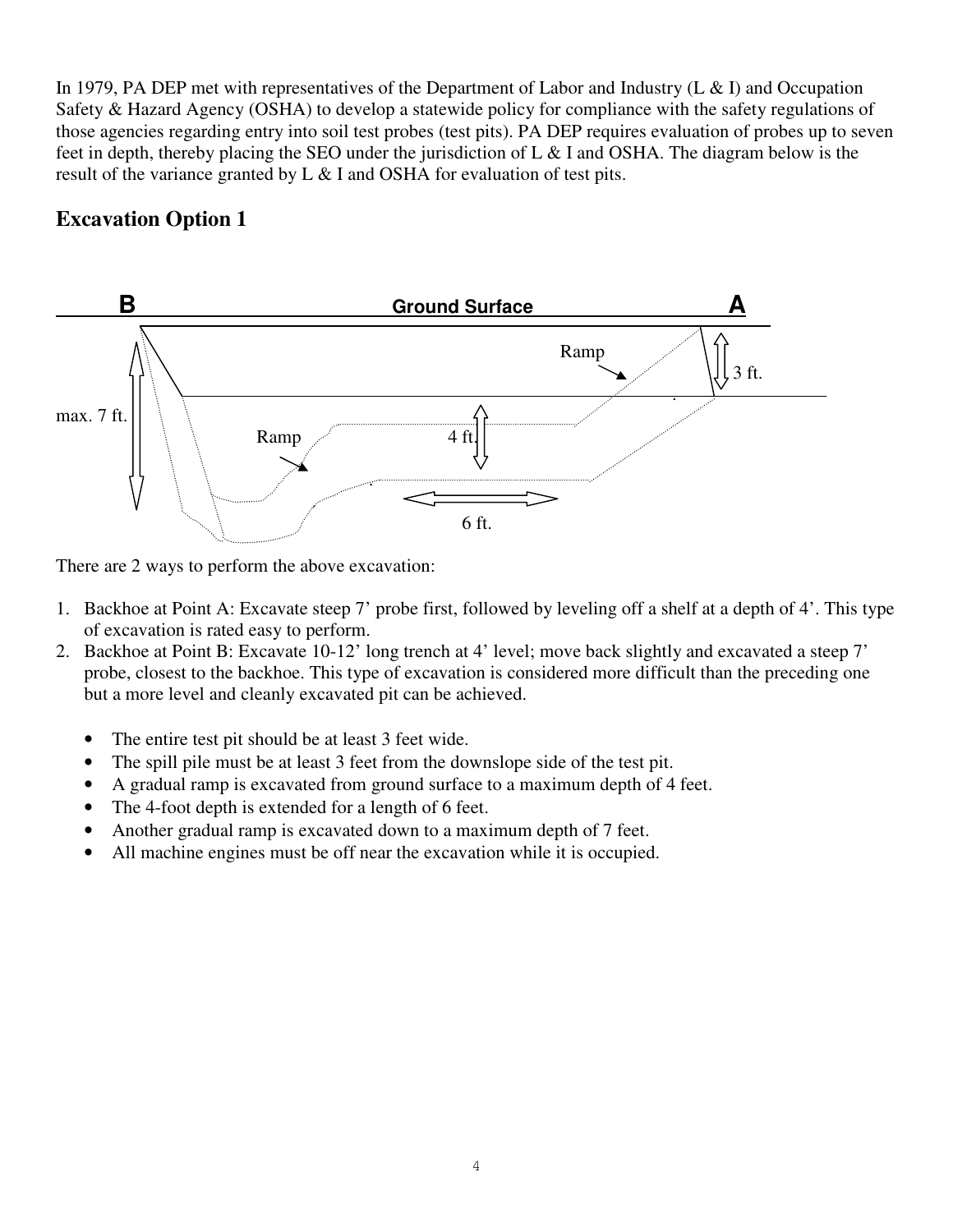# **Excavation Option 2**



- 1. Test pit is dug to a total depth of 7 feet with a length of 7-9 feet.
- 2. Two opposite sides of the test pit are dug back to 4 feet to reduce occurrence of cave in.
- 3. The two benches are to be a minimum of 2 feet in width.
- 4. The spill pile should be a minimum of 3 feet from the downslope side of the pit.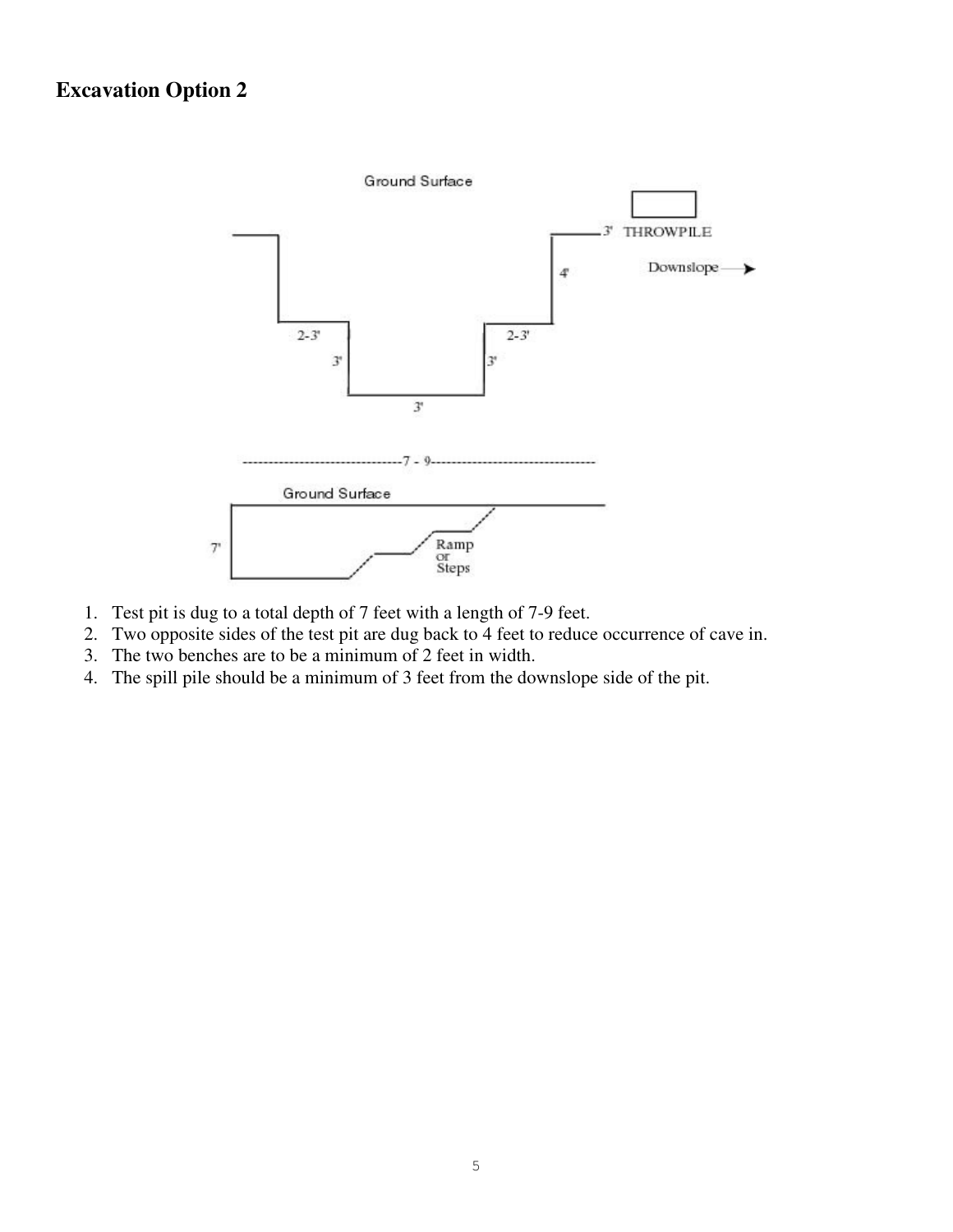## **Percolation Testing**

The percolation test is an attempt to determine the absorption capacity of saturated soil. The percolation test results are used in conjunction with the proposed daily sewage flow to calculate the size of the absorption area. Since the percolation rate can vary across any given property, the percolation test must always be conducted within the proposed boundaries of the absorption area, and within 10' of one of the text pits.

#### **Percolation Test Holes**

- 1. **Number and Location** Six or more tests shall be made in separate test holes spaced uniformly over the proposed absorption area. These test holes shall be oriented parallel to the contours of the ground. For lots with slopes up to 5% the percolation test holes shall be placed a minimum of 20 feet apart in a square grid pattern. For lots with slopes over 5% the percolation test holes shall be placed a minimum of 20 feet apart parallel to the contours and 15 feet apart perpendicular to the slope. Verify the number and general location of the percolation test holes with the Environmental Health Specialist.
- 2. **Results** All percolation test holes located within the proposed absorption area shall be used in the calculation of the average percolation rate.
- 3. **Type of Hole** Holes having a uniform diameter shall be bored or dug:
	- a. To the depth of the proposed absorption area, where the limiting zone is 60 inches or more from the mineral soil surface. (NOTE- if the **limiting zone\* is between 60 - 65 inches, consult the Environmental Health Specialist before conducting the test.**) For bed systems, the down slope holes may be at a shallower depth than the up slope holes based on the ground slope across the proposed absorption area. Discuss this with the Environmental Health Specialist prior to preparing the test.
	- b. To a depth of 20 inches if the limiting zone is identified as a seasonal high water table, whether perched or regional; rock formation; other stratum; or other soil condition which is so slowly permeable that it effectively limits the downward passage of effluent, occurring at less than 60 inches from the mineral soil surface.
	- c. To a depth 8 inches above the limiting zone or 20 inches, whichever is less, if the limiting zone is identified as rock with open joints or with fractures or solution channels, or as masses of loose rock fragments, including gravel, with insufficient fine soil to fill the voids between the fragments, occurring less than 60 inches from the mineral soil surface.
- 4. **Preparation** The bottom and sides of each percolation test hole shall be scarified with a knife blade or other sharp pointed instrument in order to completely remove any smeared soil surface and to provide a natural soil interface through which water may percolate. All loose material shall be removed from the hole. Two (2) inches of coarse sand or fine gravel shall be placed in the bottom of the hole to protect the soil from scouring and possibly clogging the pores.
- 5. **Measuring Equipment** All percolation test measurements shall be made using a float/tube device. These devices are accurate and allow easy reading by the tester and the Environmental Health Specialist. One of these devices shall be placed in each percolation test hole and shall remain there throughout the test. No device shall be moved from hole to hole.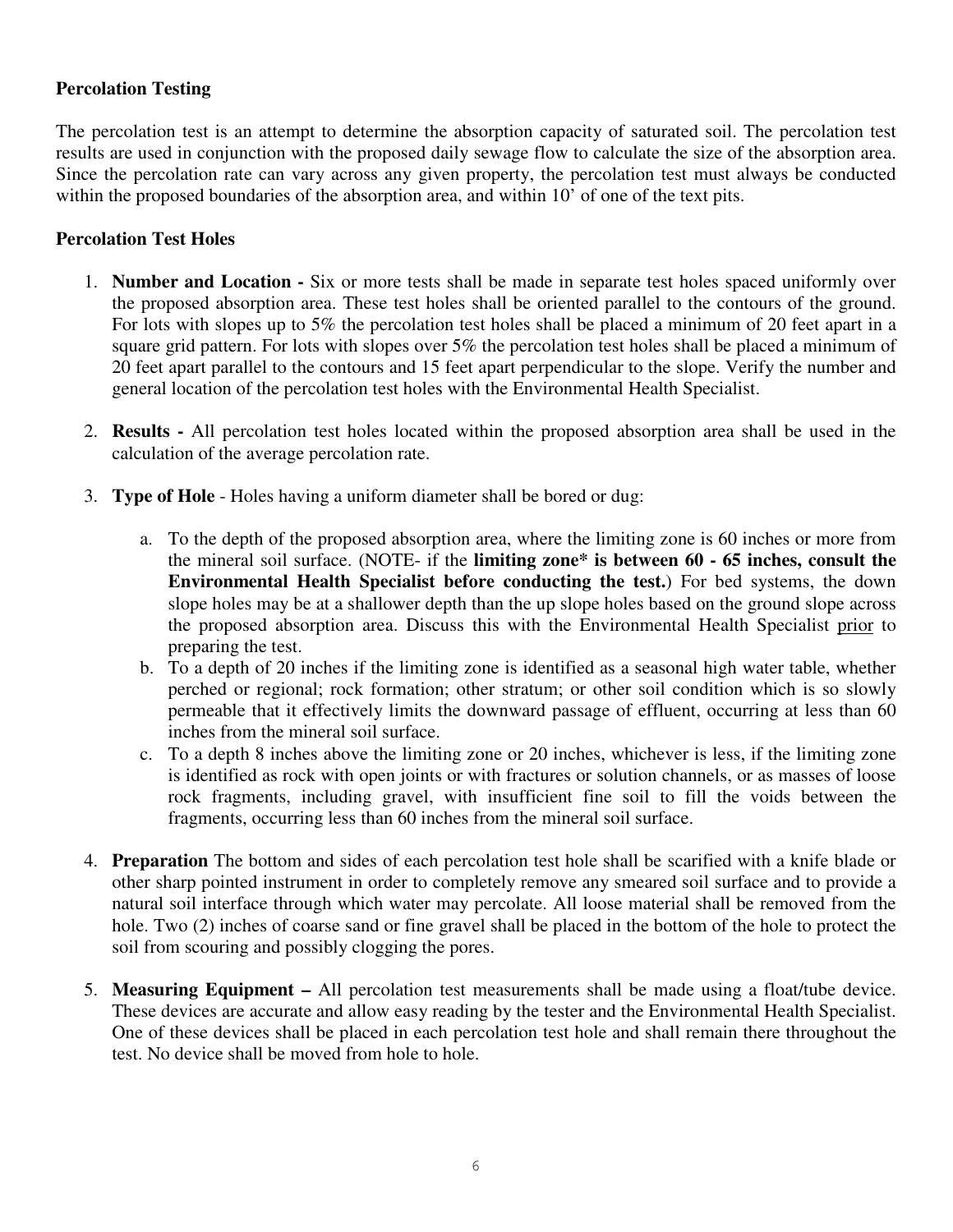- 6. **Percolation Test Sequence** A percolation test is conducted in 3 stages.
	- a. **The Initial Pre-Soak**  normally conducted right after the percolation test holes have been prepared. The initial pre-soak must be witnessed 8-24 hours before the percolation test by an Environmental Health Specialist.
	- b. **Final Pre-Soak** the first 60 minutes after water has been placed into the test holes on the day of the percolation test. The readings of the final pre-soak are not considered in the calculation of the average percolation rate.
	- c. **Percolation Test Measurements** see below.

Figure II illustrates the percolation test hole preparation and initial presoak.

**No Percolation Test will be conducted if holes have not been properly prepared and pre-soaked.** All holes must be backfilled within 3 days of test completion.



#### **Percolation Test Hole Preparation**

**FIGURE II**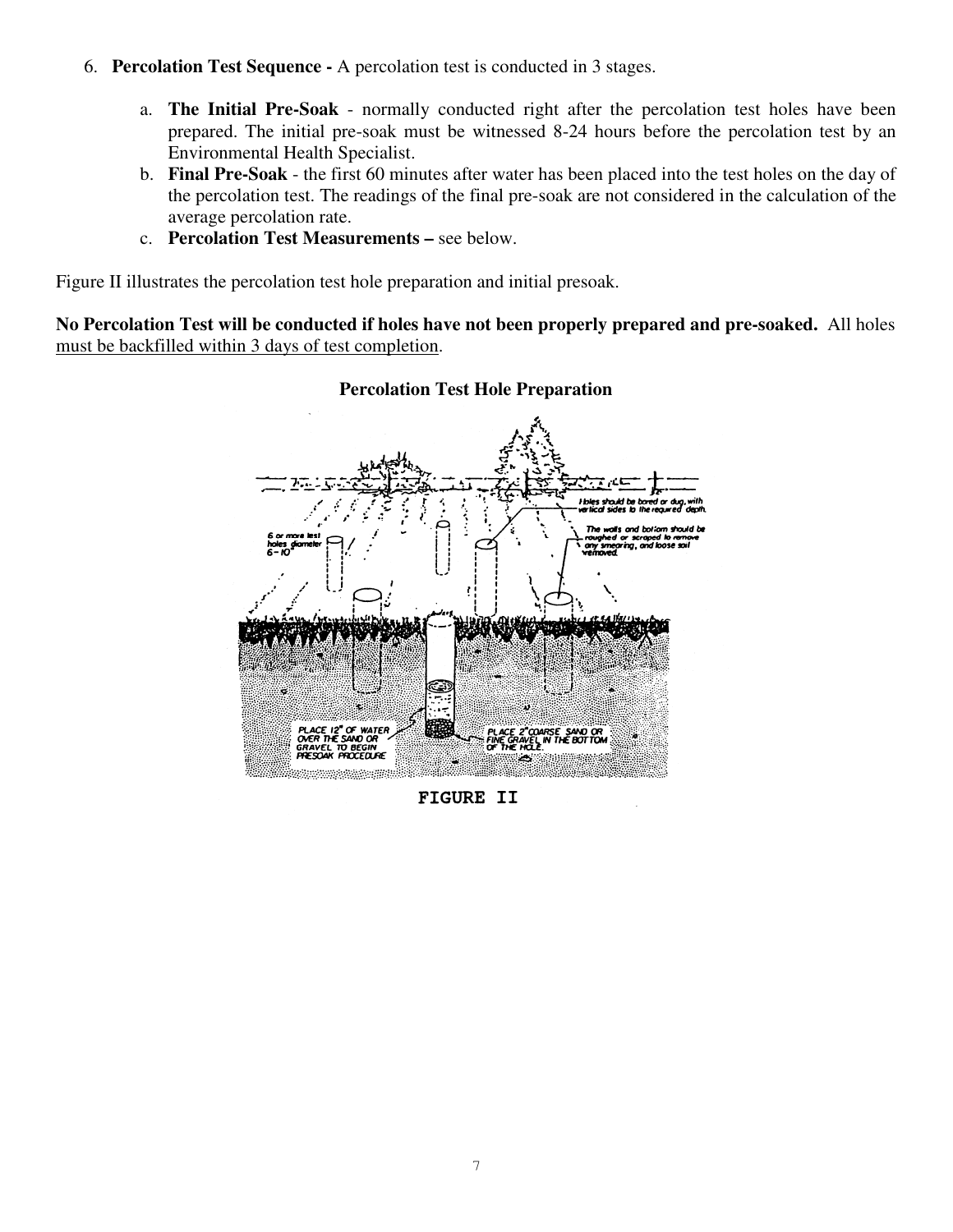## **Initial Presoak Period**

| <b>STEP1</b>                        | <b>STEP 2</b>                   | <b>STEP 3</b>                 |
|-------------------------------------|---------------------------------|-------------------------------|
| Prepare percolation holes (see fig. | Place a minimum of 12" of water | Allow test holes to stand     |
| $\vert$ II).                        | over the gravel.                | undisturbed for 8 to 24 hours |
|                                     |                                 | (overnight).                  |

## **Final PreSoak Period**

| <b>STEP4</b>                         | STEP 5                              | <b>STEP 6</b>                     |
|--------------------------------------|-------------------------------------|-----------------------------------|
| Clear hole of filter material.       | Allow the holes to stand            | Adjust water level to 6" over the |
| Re-scarify & refill with fine gravel | undisturbed for another 30 minutes. | gravel.                           |
| or coarse sand.                      |                                     |                                   |
|                                      |                                     |                                   |
| Adjust water level to 6" over        | Measure and record change in        |                                   |
| gravel.                              | water level.                        |                                   |

| <b>STEP7</b>                                                    | <b>STEP 8</b>                                                                    | <b>STEP 9</b>                                                                          |
|-----------------------------------------------------------------|----------------------------------------------------------------------------------|----------------------------------------------------------------------------------------|
| Allow the holes to stand<br>undisturbed for another 30 minutes. | Answer this question: Was there<br>water remaining in the holes after<br>Step 7. | Follow the percolation test<br>procedure that corresponds to your<br>answer to Step 8. |
| Measure and record the change in<br>water level.                |                                                                                  |                                                                                        |

## **Percolation Test Procedure**

Your answer to Step 8 was:

| <b>Water remaining</b>                                 | No water remaining                                                                                            |
|--------------------------------------------------------|---------------------------------------------------------------------------------------------------------------|
| Use 30 minute interval between readings                | May use 10 minute interval between readings with the<br>option to revert to 30 minute intervals if rate slows |
| Test begins immediately.                               | Test begins immediately                                                                                       |
| Re-adjust water level to 6" over the gravel            | Re-adjust water level to 6" over the gravel                                                                   |
| Record drop every 30 min. and re-adjust water<br>level | Record drop every 10 min. and re-adjust water level                                                           |

For both types of timed-interval holes

Continue until 8 readings are completed or until a stabilized\* rate of drop is established in each hole.

The final reading for each hole is used to calculate the percolation rate.

\*A stabilized rate of drop shall mean a difference of 1/4" or less of drop between the highest and lowest of 4 consecutive readings.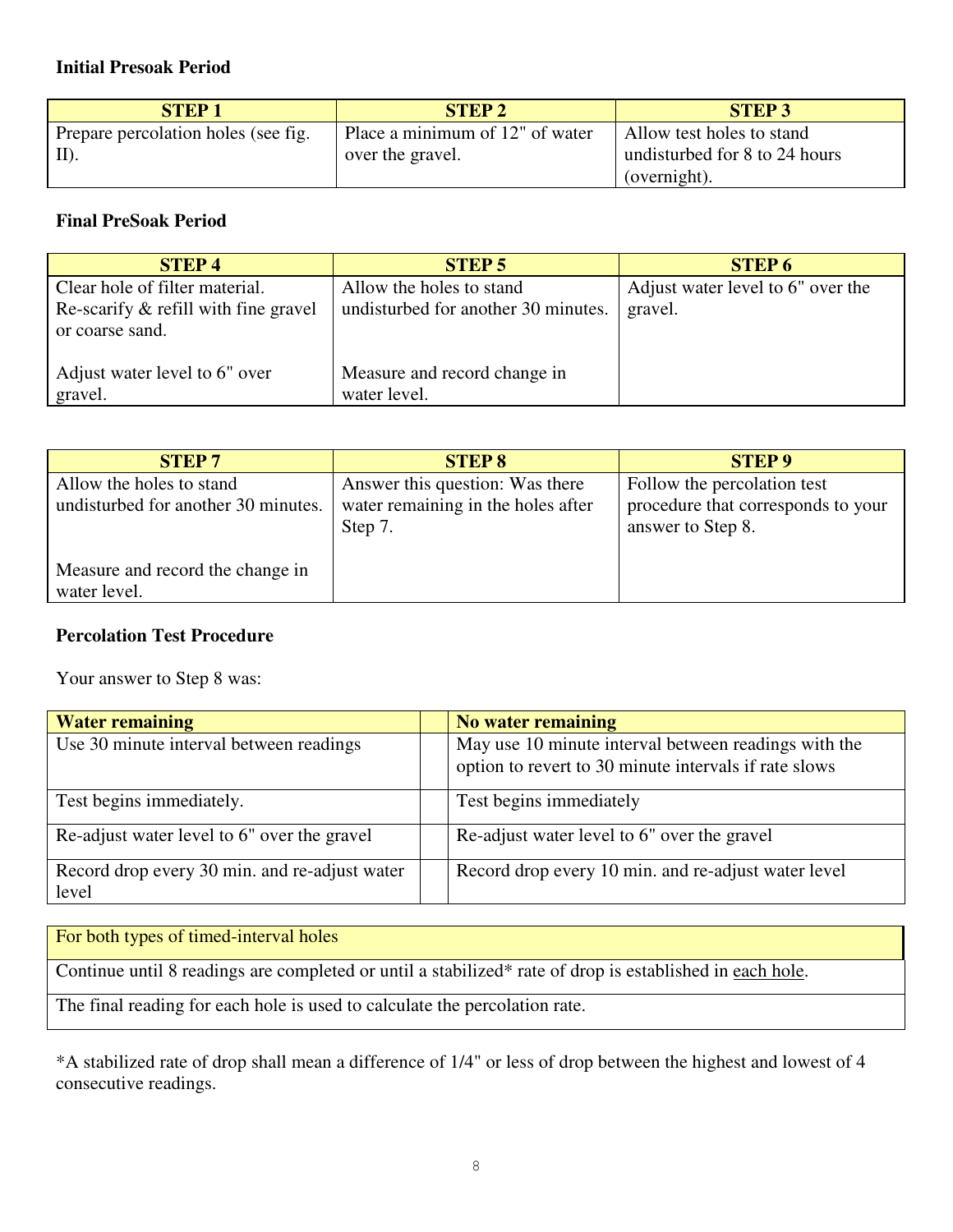## **Example of a Percolation Test Report**

|                | <b>BOHI</b>    |                                                                                                |                 |                |                          |               |               |                             |       |               |              |         | <b>Chester County Health Department</b> |
|----------------|----------------|------------------------------------------------------------------------------------------------|-----------------|----------------|--------------------------|---------------|---------------|-----------------------------|-------|---------------|--------------|---------|-----------------------------------------|
|                |                |                                                                                                |                 |                |                          |               |               |                             |       |               |              |         | <b>Pre-Soak and Perc Form</b>           |
|                |                |                                                                                                |                 |                |                          |               |               |                             |       |               |              |         |                                         |
|                |                |                                                                                                |                 |                |                          |               |               |                             |       |               |              |         |                                         |
|                |                | $\begin{array}{c c c c c} \text{Location} & \text{non-1} & \text{non-1} \\ \hline \end{array}$ |                 |                |                          |               |               | Contractor                  |       |               |              |         |                                         |
|                |                | Test Pit $\frac{1}{1}$ Lot # $\frac{1}{1}$                                                     |                 |                |                          |               |               | Slope % _______________     |       |               |              |         |                                         |
|                |                |                                                                                                |                 |                |                          |               |               |                             |       |               |              |         |                                         |
|                |                | and appeared to be properly prepared and presoaked. Enforcement Officer Signature              |                 |                |                          |               |               |                             |       |               |              |         |                                         |
|                | Hole<br>Depth  | Remaining<br>Water                                                                             | PS <sub>1</sub> |                | PS2 1                    |               |               | $2 \quad 3 \quad 4 \quad 5$ |       |               | $6 \qquad 7$ | 8       | Time<br>Interval                        |
| $\mathbf{1}$   | 86             |                                                                                                | 13/4.           |                |                          |               | $\frac{5}{8}$ |                             | 5/8   |               |              |         | (30)10 min                              |
| $\overline{2}$ |                |                                                                                                | 4/2             |                | 3½                       | 3/4           |               |                             | 27825 |               |              | 21/27/4 | 30/10 min                               |
| 3              | $N_{\mu}$      |                                                                                                |                 | $\varphi$      | 4                        |               |               |                             | 25/8  |               |              |         | 30/ <sub>(0</sub> ) min                 |
|                | $4\Omega$<br>د |                                                                                                | $\frac{1}{2}$   | $4\frac{1}{2}$ |                          |               |               |                             |       |               |              |         | ∕30j/10 min                             |
| 5.             |                |                                                                                                | $\frac{1}{2}$   | 33/            | $\overline{\mathcal{S}}$ | 21/2          | $\gamma$      | 18                          | 22    | $\mathcal{L}$ |              |         | ∕ൽ010 min                               |
| 6              |                |                                                                                                | /4              | $\frac{1}{8}$  | ⌒                        | $\frac{1}{8}$ | O             | $\frac{1}{8}$               |       |               |              |         | $30$ /10 min                            |
| $\mathbf{7}$   |                |                                                                                                |                 |                |                          |               |               |                             |       |               |              |         | 30/10 min                               |
| 8              |                |                                                                                                |                 |                |                          |               |               |                             |       |               |              |         | 30/10 min                               |
| 9.             |                |                                                                                                |                 |                |                          |               |               |                             |       |               |              |         | 30/10 min                               |

#### **Calculating the Average Percolation Rate**

The stabilized rate of drop reading is used to calculate the percolation rate. A stabilized rate of drop is defined as a difference of 1/4" or less of drop between the highest and lowest of 4 consecutive readings. The stabilized reading is the last reading on each line of the Example of a *Percolation Test Report Sheet* above. For each hole there is a stabilized reading.

Table 1 – *Conversion Table for Drop of Water Level in Standard Percolation Holes* is located on Page 14.

The first column of Table 1 lists the 1/8" incremental rates of drop in water level for a test hole. The second column lists the conversion factor for 30-minute interval readings. The third column lists the conversion factor for 10-minute interval readings.

As an example, using the stabilized rate of drop reading for each hole in the *Percolation Test Report Sheet*  above, read across to the column for the 30-min. (Holes 1, 2, 4, 5, & 6) or 10-min. (Hole 3) interval between readings to find the percolation rate for that test hole.

\*NOTE: All test holes located within the proposed absorption area must be used to calculate the average percolation rate.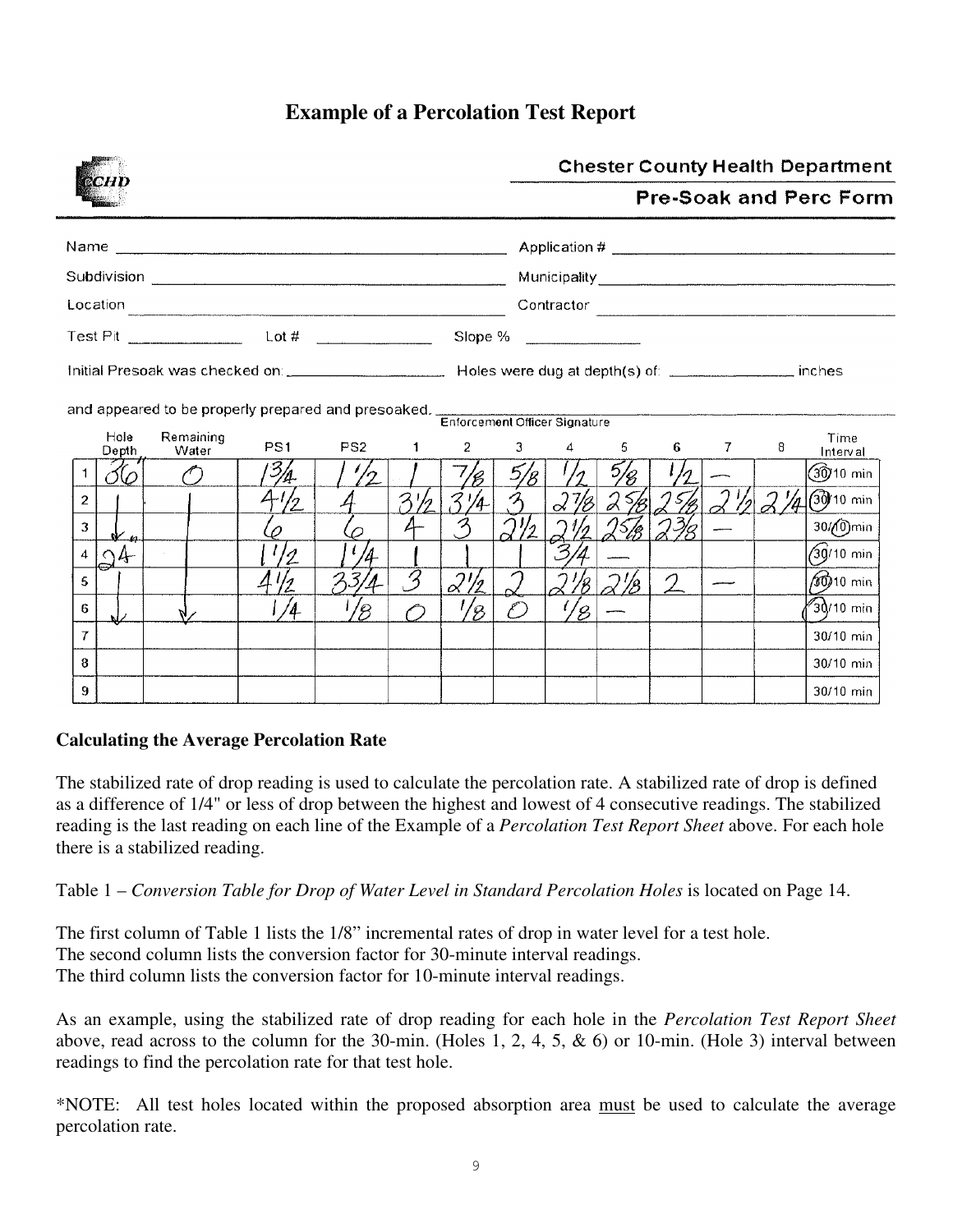Then find those numbers in the table below.

| Hole           | Interval | <b>Final Drop</b> | Min./In. |
|----------------|----------|-------------------|----------|
|                | 30       | 1/2"              | 60.0     |
| $\overline{2}$ | 30       | $2 - 1/4"$        | 13.3     |
| $\overline{3}$ | 10       | $2 - 3/8"$        | 4.2      |
| $\overline{4}$ | 30       | 3/4"              | 40.0     |
| $\overline{5}$ | 30       | 2"                | 15.0     |
| 6              | 30       | 1/8"              | 240.0    |
|                |          | Total             | 372.5    |

- 1. Add the individual percolation rates from all test holes and divide by the number of holes.  $372.5 \div 6 = 62.08 \text{ min/in}$
- 2. This number is the Average Percolation Rate.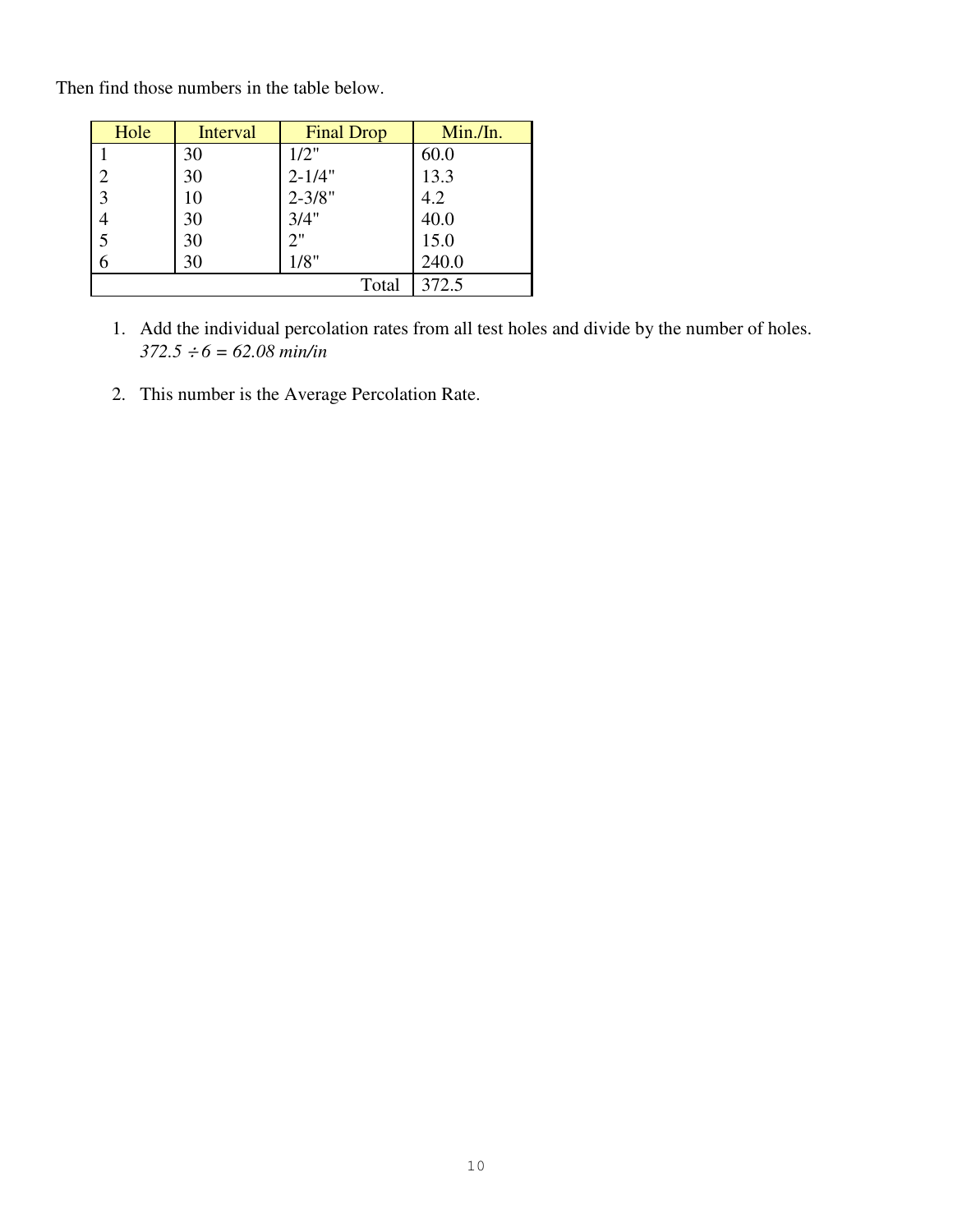## **Calculation of Absorption Area**

## **Single Family Residences**

The following calculations are needed to determine the absorption area square footage.

- a. Average Percolation Rate.
- b. Daily flow in gallons per day

Table A from Chapter 73 of Pennsylvania Code Title 25 is illustrated below.

| Average                        | Square Feet of Aggregate Area Per Gallon Per Day    |                                                         |  |  |  |
|--------------------------------|-----------------------------------------------------|---------------------------------------------------------|--|--|--|
| <b>Percolation Rate</b>        | All Systems Except Elevated Sand                    | <b>Subsurface Sand Filters</b>                          |  |  |  |
| Expressed as                   | Mounds and Subsurface Sand Filters or               | and Elevated Sand Mounds or                             |  |  |  |
| Minutes Per Inch               | At-Grade Bed Systems                                | At-Grade Bed Systems                                    |  |  |  |
| Less than $3.0D$               | Unsuitable                                          | Unsuitable                                              |  |  |  |
| $3-5^\circ$                    | Unsuitable                                          | $1.50^{AB}$                                             |  |  |  |
| $6-15$ <sup>C</sup>            | $1.19^{B}$                                          | $1.50$ <sup>AB</sup>                                    |  |  |  |
| $16-30^{\circ}$                | (Avg. Perc. Rate – 15) x $(0.040) +1.19^{8}$        | $1.50^{AB}$                                             |  |  |  |
| $31-45^{\circ}$                | (Avg. Perc. Rate – 30) x $\sqrt{(0.030) + 1.79^B}$  | (Avg. Perc. Rate – 30) x (0.026) + $1.50^{AB}$          |  |  |  |
| $46 - 60^{\circ}$              | (Avg. Perc. Rate – 45) x (0.028) +2.24 <sup>B</sup> | (Avg. Perc. Rate – 45) x $(0.022) + 1.89A$              |  |  |  |
| $61-90^{\circ}$                | (Avg. Perc. Rate – 60) x (0.023) +2.66 <sup>A</sup> | (Avg. Perc. Rate – 60) x (0.020) + 2.22 <sup>A</sup>    |  |  |  |
| $91 - 120^{ACD}$               | Unsuitable                                          | (Avg. Perc. Rate – 90) x $(0.017) + 2.82^{\text{A}}$    |  |  |  |
| $121 - 150^{\text{CD}}$        | Unsuitable                                          | $((Avg. Perc. Rate – 120) x (0.015) + 3.33) (1.05)^{A}$ |  |  |  |
| $151 - 180^{\rm CD}$           | Unsuitable                                          | $((Avg. Perc. Rate – 150) x (0.014) + 3.78) (1.10)A$    |  |  |  |
| Greater than 181 <sup>CD</sup> | Unsuitable                                          | Unsuitable                                              |  |  |  |

- A Pressure dosing required.
- B One-third reduction may be permitted for use of an aerobic tank.
- C May be considered for experimental or alternate proposals.
- D Unsuitable for subsurface sand filters.

**For Example**: Using a 4-bedroom dwelling and the average percolation rate calculated above:

Avg. Percolation Rate: 62.08 min/in 4-bedroom dwelling: 500 GPD Use one of the following formulas based on the information given to you by the Environmental Health Specialist: (Avg. Perc. Rate – 60) x (0.023) + 2.66<sup>A</sup> or (Avg. Perc. Rate – 60) x (0.020) + 2.22<sup>A</sup>

For instance, if the test pit results indicate that an Elevated Sand Mound is required, and then use the following formula:

 $(62.08 - 60)$  x  $(0.020) + 2.22 =$  $0.0416 + 2.22 = 2.26$  sq. foot/gallon 2.26 x 500 GPD = 1130 sqft minimum square footage of absorption area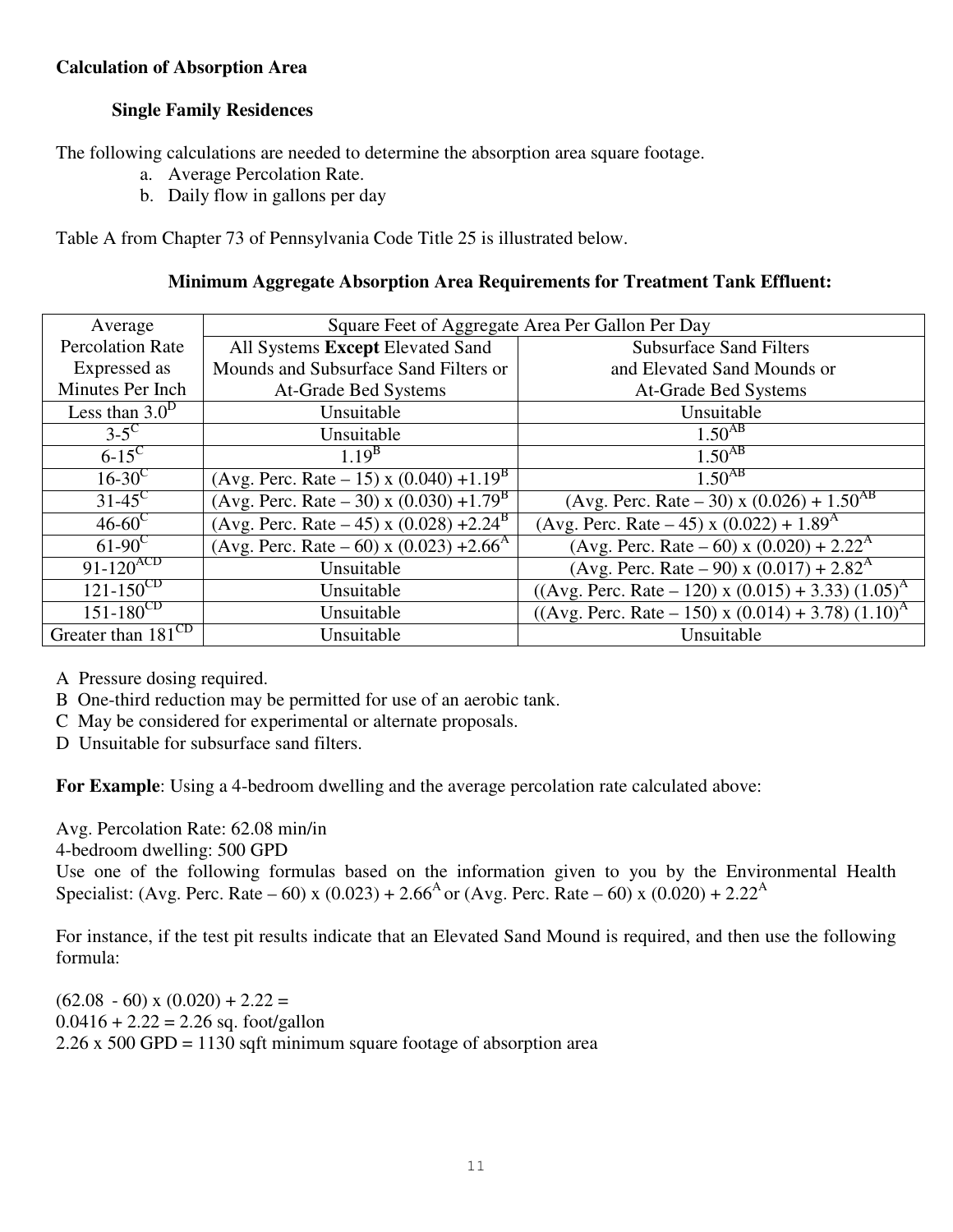## **Community or Non-Residential/Commercial**

Contact the Environmental Health Specialist assigned to your area to help calculate the sewage flow (GPD) for your specific project. Once the sewage flow is known, the absorption area square footage requirements are calculated as follows:

| Sewage Flow (GPM) x Square Foot/Gallon = Square Foot of Absorption Area |                           |
|-------------------------------------------------------------------------|---------------------------|
| (based on perc. rate)                                                   | (minimum amount required) |

## **Minimum Isolation Distances for Septic Tanks and Aerobic Tanks to:**

| Occupied Buildings, Swimming Pool, and Driveways 10 |  |
|-----------------------------------------------------|--|
|                                                     |  |
|                                                     |  |
|                                                     |  |
|                                                     |  |

#### **Minimum Isolation Distances for Absorption Areas to:**

| Surface Drainageways, Stormwater Basins, Rain Water Pits  10' |  |
|---------------------------------------------------------------|--|
|                                                               |  |
|                                                               |  |
|                                                               |  |
|                                                               |  |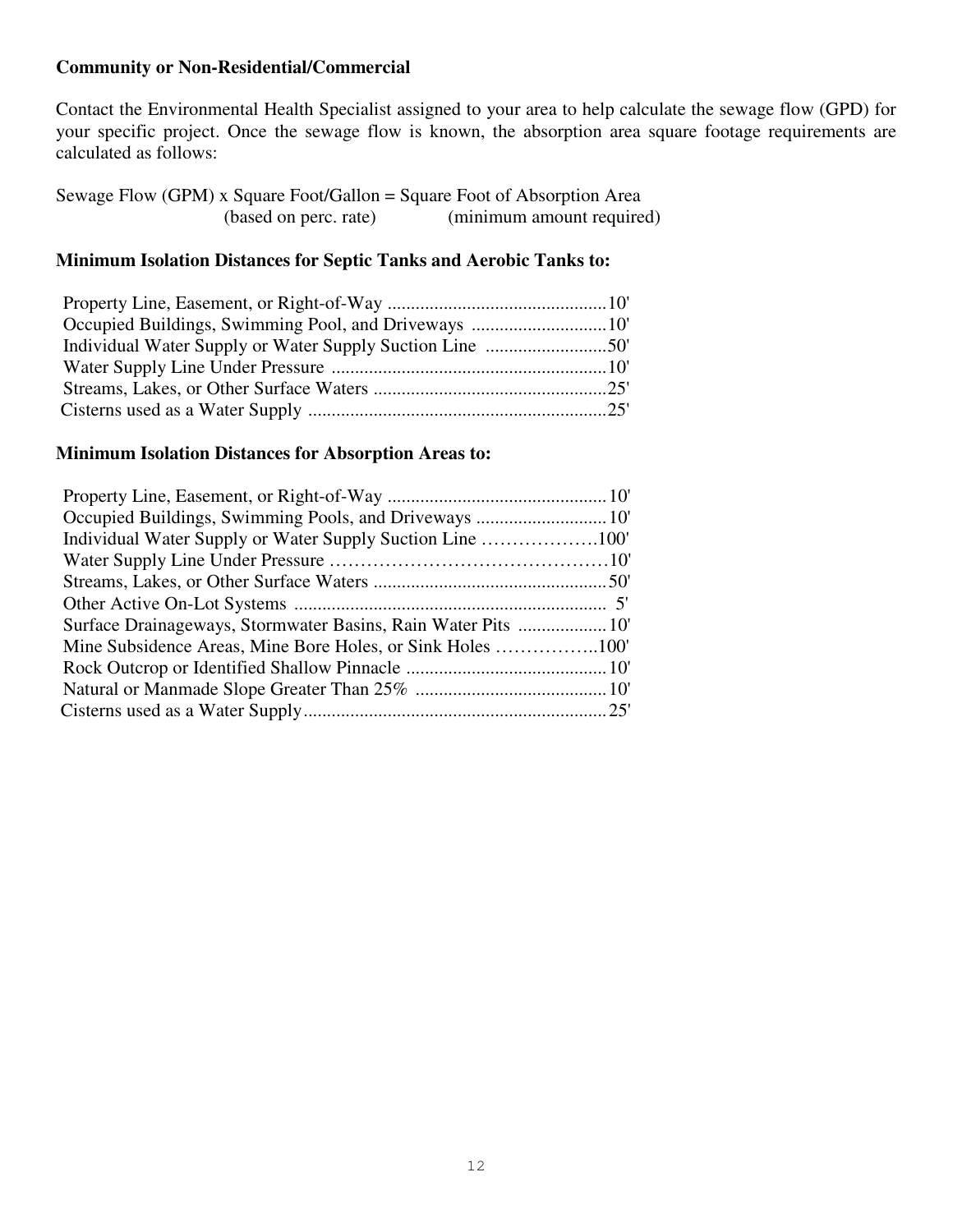The following is a sample of the plot plan required on Part III of the Sewage Application:



*1/08*